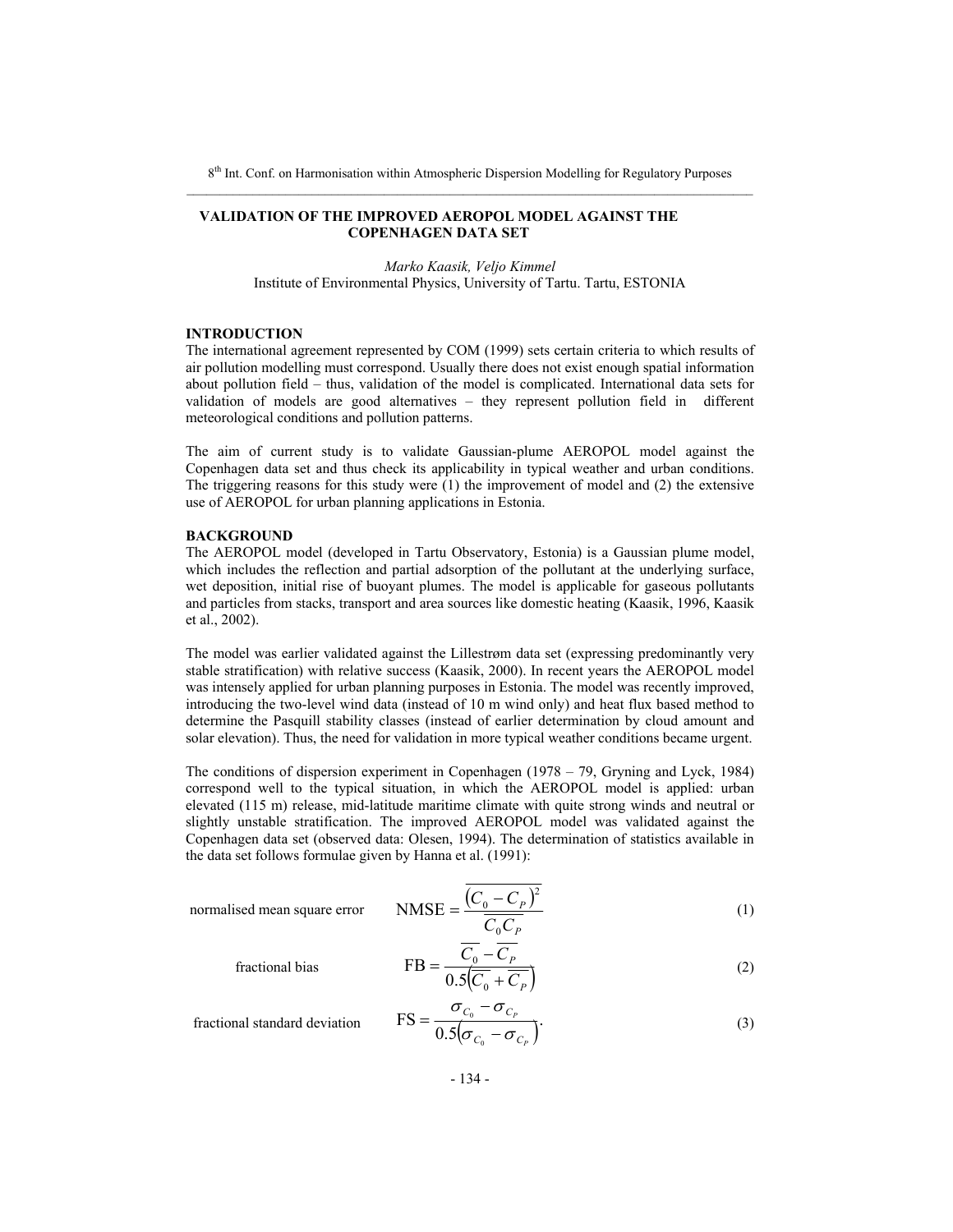In formulae  $(1 - 3)$   $C_0$  is the measured concentration,  $C_P$  is the observed one, overbar means averaging over the ensemble and  $\sigma$  with corresponding indexes is the standard deviation. Other applied statistics are the linear correlation coefficient (COR) and the factor of  $C_P$ / $C_Q$  in the diapason  $0.5 - 2$  (or fraction in factor 2, FA2).

### **VALIDATION**

The summary statistics for arc-wise maximal concentrations is given in Table1 and for crosswind integrated concentrations in Table 2. Both concentrations are normalised with the source emission (mass emitted in unit time).

*Table 1. Statistics for maximum arc-wise concentrations (normalised with emission, unit 10-9 s/m3 , 23 observations).* Sigma *– standard error,* NMSE *– normalised mean square error,* COR *– linear correlation coefficient,* FA2 *– fraction in factor 2,* FB *– fractional bias,*  FS *– fractional standard deviation.* 

| Model (country, comparison year) | Mean  | Sigma | <b>Bias</b> | <b>NMSE</b> | <b>COR</b> | FA2   | FB    | FS    |
|----------------------------------|-------|-------|-------------|-------------|------------|-------|-------|-------|
| <b>Observations</b>              | 632.7 | 450.3 | 0.0         | 0.00        | 1.000      | 1.000 | 0.000 | 0.000 |
| AEROPOL (Estonia, 2002)          | 573.0 | 448.7 | 59.6        | 0.30        | 0.642      | 0.826 | 0.099 | 0.004 |
| <b>HPDM</b> (USA, 1994)          | 358.2 | 268.1 | 274.4       | 0.61        | 0.847      | 0.658 | 0.554 | 0.507 |
| IFDM (Belgium, 1994)             | 551.9 | 345.3 | 80.8        | 0.19        | 0.843      | 0.870 | 0.136 | 0.264 |
| INPUFF (Romania, 1994)           | 560.6 | 352.7 | 72.1        | 0.50        | 0.490      | 0.739 | 0.121 | 0.243 |
| OML (Denmark, 1994)              | 283.6 | 251.1 | 349.1       | 1.12        | 0.823      | 0.217 | 0.762 | 0.568 |
| <b>UK-ADMS</b> (UK, 1994)        | 177.1 | 138.5 | 455.5       | 2.84        | 0.891      | 0.043 | 0.125 | 1.059 |
| UK-ADMS extra (UK, 1994)         | 261.8 | 176.9 | 370.8       | 1.37        | 0.913      | 0.348 | 0.829 | 0.872 |

*Table 2. Statistics for cross-wind integrated concentrations (normalised with emission, unit 10-6 s/m2 , 23 observations). Explanations of used statistics see Table 1.*

| Model (country, comparison year) | Mean  | Sigma | <b>Bias</b> | <b>NMSE</b> | <b>COR</b> | FA <sub>2</sub> | FB    | <b>FS</b> |
|----------------------------------|-------|-------|-------------|-------------|------------|-----------------|-------|-----------|
| <b>Observations</b>              | 448.7 | 239.3 | 0.0         | 0.000       | 1.000      | 1.000           | 0.000 | 0.000     |
| AEROPOL (Estonia, 2002)          | 386.5 | 183.6 | 62.2        | 0.19        | 0.624      | 0.913           | 0.149 | 0.263     |
| <b>HPDM</b> (USA, 1994)          | 382.3 | 161.6 | 66.4        | 0.16        | 0.778      | 1.000           | 0.160 | 0.387     |
| IFDM (Belgium, 1994)             | 443.3 | 193.4 | 5.43        | 0.16        | 0.681      | 0.957           | 0.012 | 0.212     |
| INPUFF (Romania, 1994)           | 339.6 | 180.4 | 109.1       | 0.46        | 0.361      | 0.696           | 0.277 | 0.280     |
| OML (Denmark, 1994)              | 249.2 | 131.7 | 199.5       | 0.52        | 0.893      | 0.565           | 0.572 | 0.580     |
| <b>UK-ADMS</b> (UK, 1994)        | 207.1 | 110.7 | 241.6       | 0.86        | 0.912      | 0.348           | 0.737 | 0.735     |
| UK-ADMS extra (UK, 1994)         | 297.0 | 122.5 | 151.6       | 0.34        | 0.856      | 0.783           | 0.407 | 0.646     |

Like the models validated earlier (Olesen, 1995), the AEROPOL model tends to underestimate slightly both concentrations (bias). Scatter of data is relatively large (moderate correlation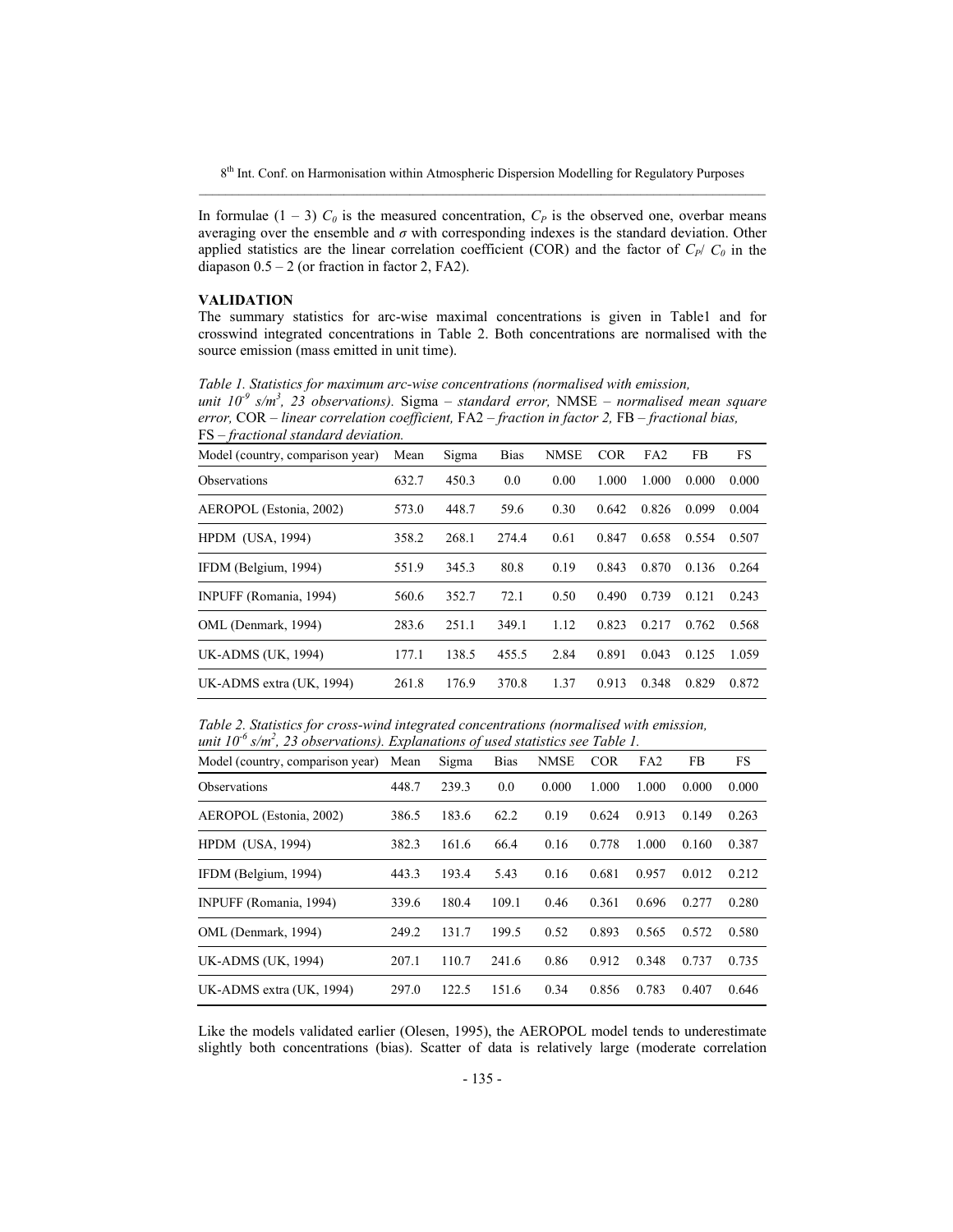coefficient COR), but extreme deviations from observed values are seldom (high FA2 and low NMSE). The overall scatter (Sigma) for cross-wind integrated concentrations is somewhat underestimated and for maximum arc-wise concentrations almost perfect.

Looking at the plots of modelled *versus* observed concentrations (Figure 1) we see, that both cross-wind integrated and arc-wise maximal concentrations are randomly scattered.



*Figure 1. Plots of modelled and observed cross-wind integrated (a) and maximal arc-wise (b) concentrations. Concentrations are normalised with the source emission rate, one-to-one line is added to the graphs.*